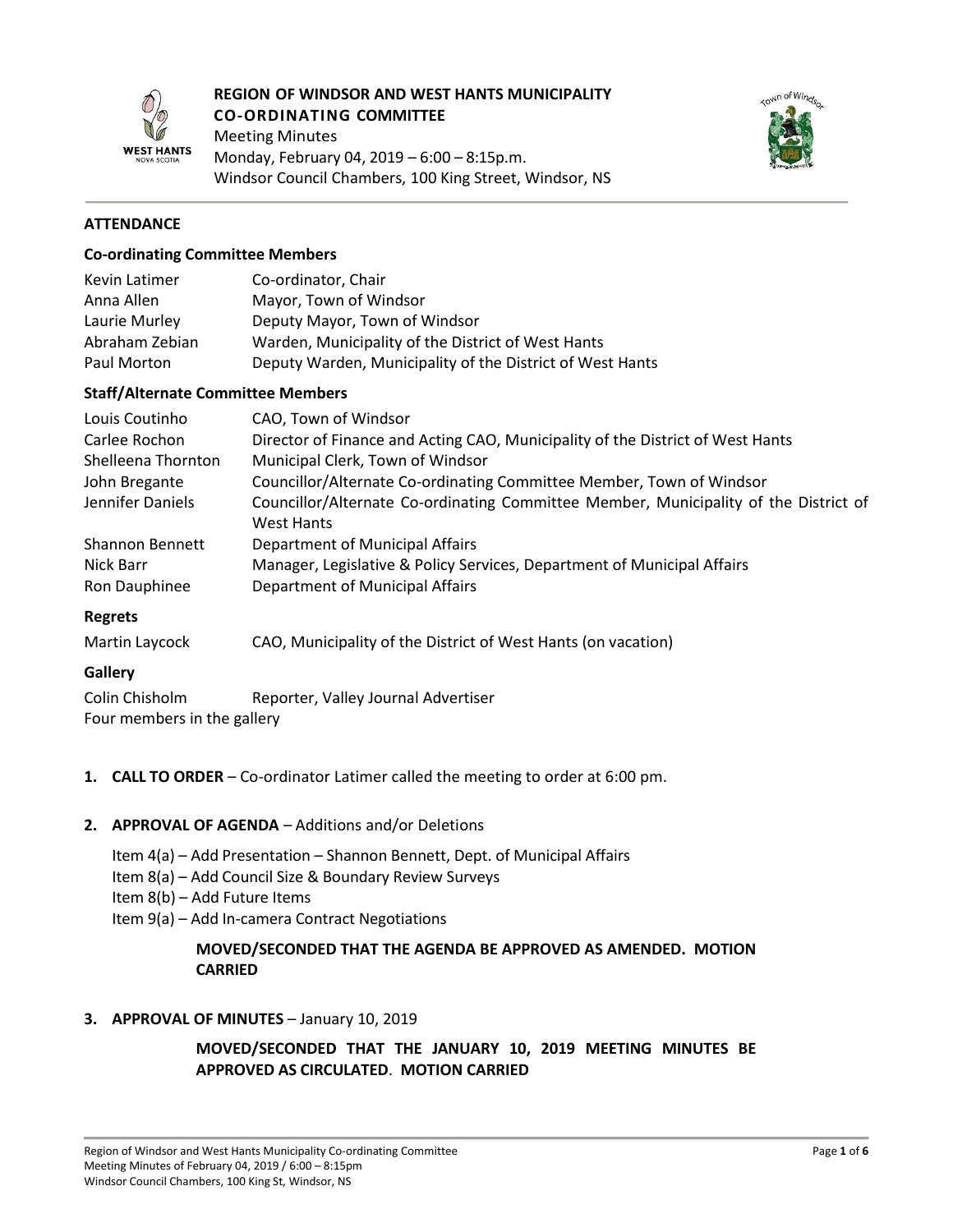# **4. DELEGATIONS / PRESENTATIONS (if any)**

- **(a) Shannon Bennett, Dept. of Municipal Affairs** Provincial Funding and Budgets. Highlights included:
	- There is no Letter of Intent through this process;
	- $\bullet$  Until March 31, 2019, Province of NS has committed \$500,000;
	- April 1, 2019 March 31, 2020, Province of NS has committed an additional \$1 million;
	- Therefore, total pre-transitionary funding is \$1.5 million;
	- Equalization for Windsor and West Hants would be frozen for five years moving forward;
	- There is the ability to come back for additional asks;
	- All costs need to be approved by the Province (Dept. of Municipal Affairs) to ensure they fall within the pre-transitionary funding;
	- The reporting requirements were discussed with Windsor and West Hants staff;
	- Province will require a budget from the Co-ordinating Committee for the Apr. 1, 2019 Mar. 31, 2020 period;
	- Dept. of Municipal Affairs will have another follow-up meeting with the Directors of Finance and CAOs in the near future;
	- Funding Agreement will be done up within the next few weeks (hopefully before the next meeting);
	- Definition of Eligible Costs Ms. Bennett indicated that they are items incurred due to consolidation (as a result of consolidation) that would not typically be incurred if Windsor and West Hants remained independent;
	- What about projects that would prove beneficial to both municipal units through this process? Ms. Bennett proposed that it be a 'future ask" of the Province as it is not required due to consolidation;
	- How does this funding compare to the Hantsport dissolution and Queens' model? Ms. Bennett advised the Queens model was different due to the NS Utility & Review Board process. Dissolution processes are also different; however, in-comparison, it would be comparable;
	- Equalization Payments Hantsport's would expire under its letter of intent. West Hants' and Windsor's would remain the same for five years.

Presentation concluded at 6:19pm

# **5. BUSINESS ARISING FROM PREVIOUS MINUTES (if any)**

- **(a) Co-ordinating Committee / Terms of Reference – Approval Required** Co-ordinator Latimer provided an overview and the following noted:
	- **AMEND:** P. 2 "Conflict of Interest" currently reads "…disclosing pecuniary or direct pecuniary interest..." AMEND TO READ "…disclosing pecuniary or indirect pecuniary interest..."
	- **AMEND:** P. 3 under "Resources & Budget" (last bullet) currently reads "…Co-ordinator may secure serviced of such additional staff…" AMEND TO READ "…Co-ordinator may secure such services of additional staff…"
	- Under "Co-ordinating Committee Meetings" (third bullet) with respect to quorum Discussion held and it was confirmed that should a Co-ordinating Committee member(s) have to leave a meeting or should there be a permanent leave, the appointed alternate would fill in. In the case of a permanent leave of absence, the alternate would fill in and a new alternate appointed.
	- Livestreaming –both Windsor and West West Hants' council chambers are equipped and livestreaming will commence once the Terms of Reference are approved. (Should there be technical difficulties at either location (determined in-advance), perhaps the meeting location could change.
	- Terms of Reference once approved, will be posted online.

# **MOVED/SECONDED THAT THE CO-ORDINATING COMMITTEE'S TERMS OF REFERENCE BE APPROVED AS AMENDED (noted above). MOTION CARRIED**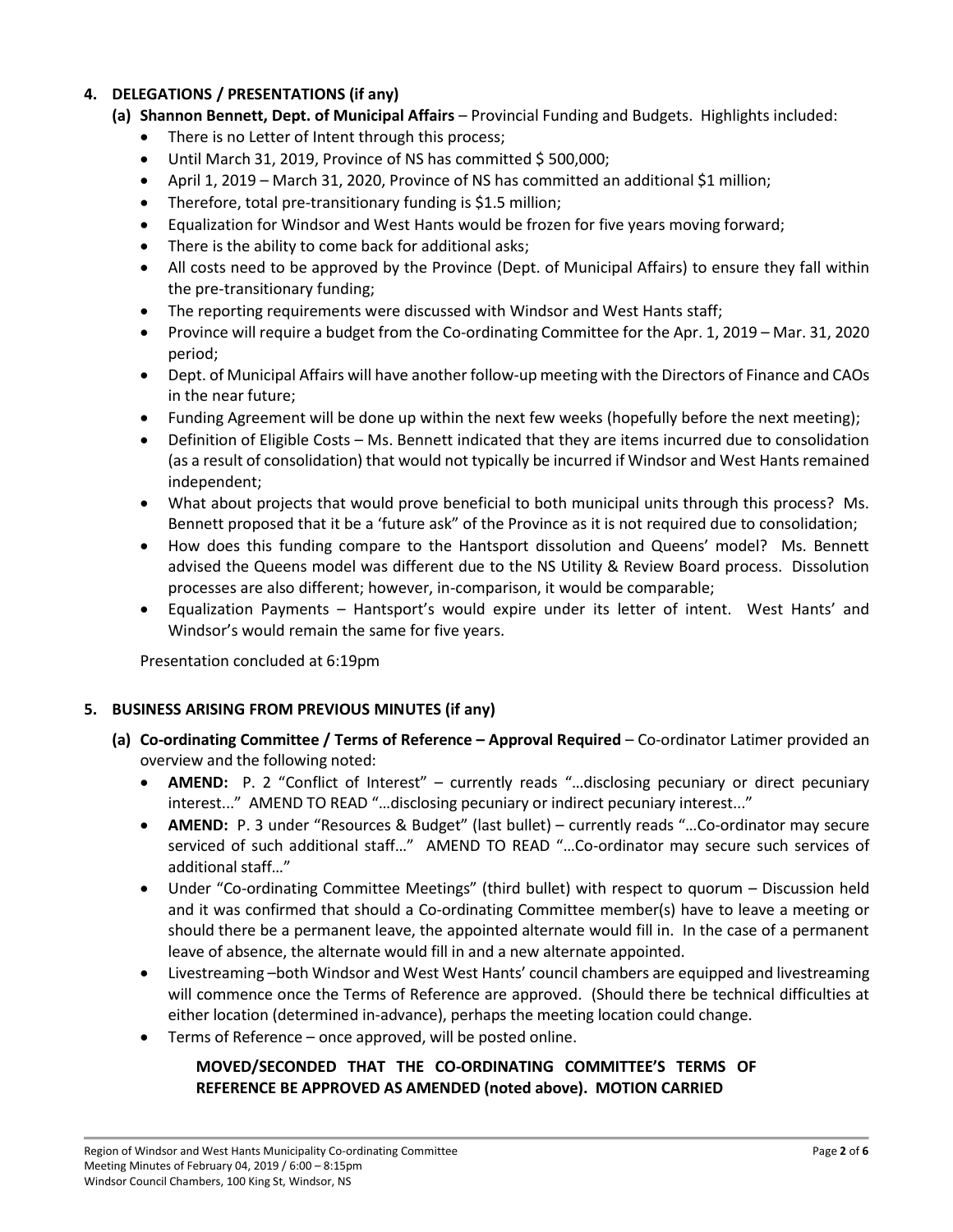**(b) Nova Scotia Utility & Review Board Timeline – Dates Confirmed** – Co-ordinator Latimer circulated two pieces of correspondence between him and the NS Utility & Review Board and noted the Governance Review is underway. The NS Utility & Review Board have reserved June 24 & 25, 2019 for hearing dates and further to that, an evening session on each of those dates in two different locations in the region will be scheduled for receipt of comments by the public on the application.

> **MOVED/SECONDED THAT THE TWO PIECES OF CORRESPONDENCE: (1) JANUARY 22, 2019 - FROM KEVIN LATIMER TO THE NS UTILITY AND REVIEW BOARD; AND (2) JANUARY 24, 2019 – FROM THE NS UTILITY AND REVIEW BOARD TO KEVIN LATIMER, BE RECEIVED. MOTION CARRIED**

Governance Review and Election Timeline Project Schedule – Co-ordinator Latimer circulated the draft timeline to committee members, noting it is a living document and will be revised accordingly. A brief overview of the hand-out was held. The three key areas (1) Stantec Governance Review; (2) NSUARB Process; and (3) Election Process were reviewed referencing many tasks under each. When asked if this could be posted online, Co-ordinator Latimer suggested a condensed version be made to be posted.

# **MOVED/SECONDED THAT THE PROJECT SCHEDULE BE RECEIVED. MOTION CARRIED**

- **(c) Work Plan Update** Co-ordinator Latimer circulated a draft work plan/working notes document and provided an update on the five sections and their timeline. Sections are:
	- Regional Government for Windsor / West Hants;
	- Provision of Services / Infrastructure;
	- Financial:
	- Administrative / Administration; and
	- Making the Change.

The quarters noted throughout the document are:  $Q1 -$  Jan to March;  $Q2 -$  April to June;  $Q3 -$  July to September; and Q4 – October to December. Matters identified with a respective quarter mean that it is hoped those matters will be underway in their respective quarter; not necessarily completed. Other matters identified in the document and briefly discussed included:

- Boards/Commissions this is to get a handle on boards/commissions that exist for both municipalities and develop an approach going forward. It was suggested, moving forward, many could be more citizen-led.
- Windsor and West Hants Consolidation many other areas in and out of the province are interested in this consolidation process and under "Making the Change," university outreach/residual value was pointed out as a valuable asset to help track/document this process (strengths & challenges).
- **(d) Governance Review - Stantec Study Update** The Governance Review is underway and public consultations have and are being held with respect to Council Size. Mr. Heseltine emailed a brief memo summarizing the sessions to-date (memo circulated at the meeting). Concerns are being addressed with respect to the hard-copy questionnaires and it is understood that many are being hand-delivered to help spread the word, and in particular, to areas where internet connection is questionable. Brief discussion was held in response to the memo, as it is noted that 330 surveys were received but that only 272 of them responded to the council size question. It was asked if the incomplete surveys were hard-copies because online, you have to fill out the mandatory questions or the survey will not permit you to continue. Coordinator Latimer will follow-up with Mr. Heseltine and get clarity.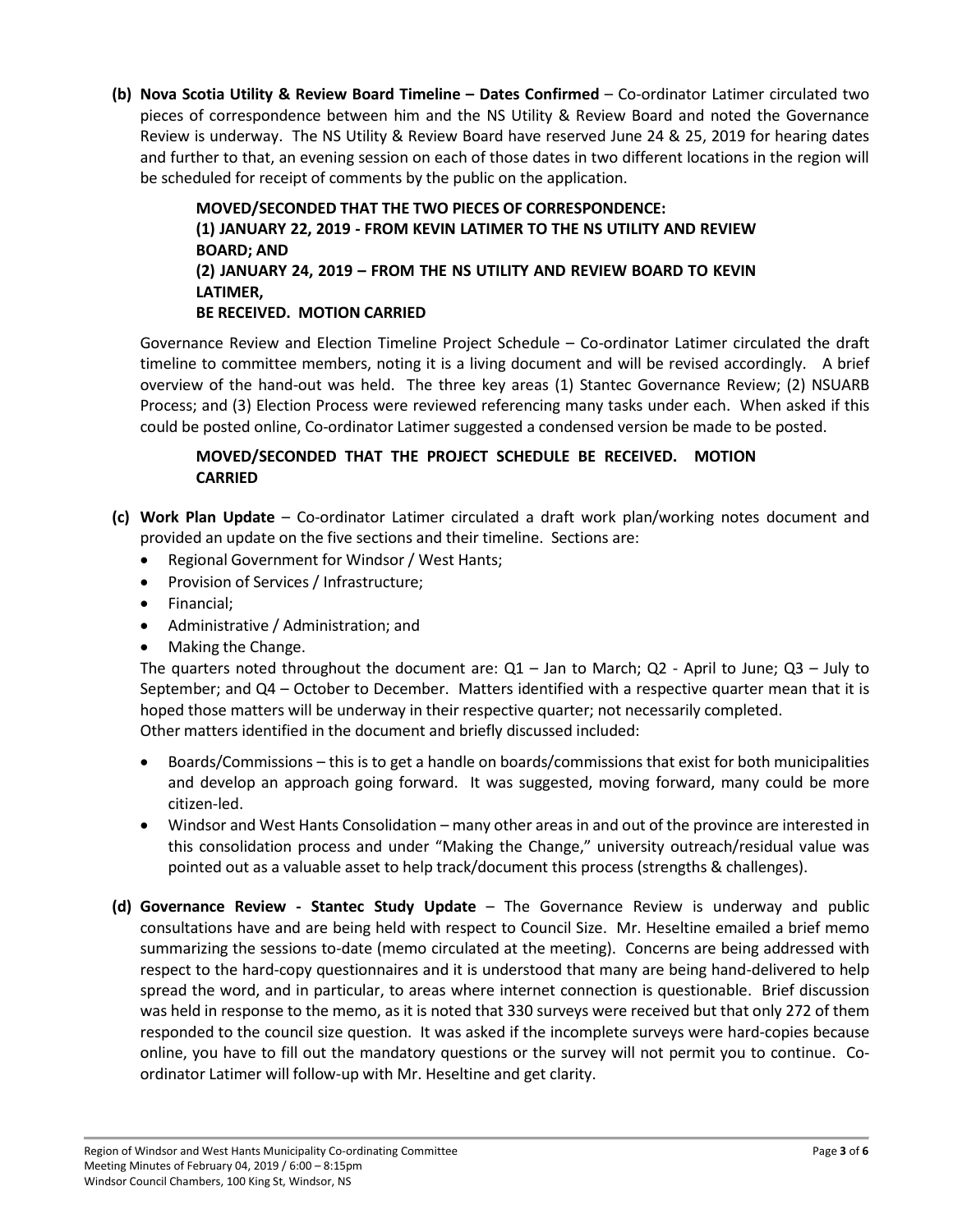**MOVED/SECONDED THAT THE FEBRUARY 4, 2019 MEMO FROM JOHN HESELTINE, SENIOR PLANNER WITH STANTEC CONSULTING LTD. BE RECEIVED. MOTION CARRIED**

**(e) Governance / Literature Review – Professor Jamie Baxter Update** – Co-ordinator Latimer reviewed the correspondence handed-out at this meeting.

> **MOVED/SECONDED THAT BOTH PIECES OF CORRESPONDENCE BE RECEIVED (1) KEVIN LATIMER'S E-MAIL TO DR. JAMIE BAXTER OUTLINING THE MANDATE FOR GOVERNANCE / LITERATURE REVIEW, AND (2) DR. JAMIE BAXTER'S CV. MOTION CARRIED**

# **MOVED/SECONDED THAT THE CO-ORDINATING COMMITTEE ACCEPT THE MANDATE LAID OUT FOR PROFESSOR BAXTER SO THAT THE LITERATURE REVIEW WILL BE AVAILABLE FOR THE BENEFIT OF THE CO-ORDINATING COMMITTEE. MOTION CARRIED**

When asked how this relates to the boundary review and council size study, Co-ordinator Latimer said both are two really important elements to putting the Co-ordinating Committee in a position to determine the appropriate size moving forward and ultimately, following that, what the electoral districts might look like. There is some history in the province with creating regional governments, it would be useful to know how those exercises were approached and what the NSUARB considered and decided in those particular cases, and considering that information as it pertains to this consolidation (so that this committee can consider all of it in its deliberations). Thisreview will be presented in a separate report for the committee and should supplement Stantec's report, so that both reports can be considered in-tandem.

- **(f) Communications Interim Support – PR Hive Update** CAO Coutinho said to fill the gap between now and when the Communications RFP closes and Communications Support determined, PR Hive has been retained (approximately six weeks). He'll be meeting with PR Hive Feb.  $6<sup>th</sup>$  to come up with a service agreement. PR Hive will assist with the materials that may also need to be distributed. Co-ordinator Latimer reiterated the importance of communication and referenced relevant sections within the Terms of Reference approved earlier in the meeting.
- **(g) Project Administrator Update** Fifteen applications/resumes received as of the Feb. 1, 2019 closing date.
	- Screening and interviews will likely be next week;
	- Minimum of three candidates to be interviewed;
	- The successful applicant will answer to the Co-ordinating Committee through the Co-ordinator.

### **6. REQUEST FOR PROPOSALS (RFPs) / STUDIES**

- **(a) Executive Search RFP for CAO – Status** Co-ordinator Latimer said this was approved at the Jan. 10, 2019 meeting and has been posted. Closes Feb. 21, 2019.
- **(b) HR Analysis RFP – Status** Co-ordinator Latimer said this was posted and closes Feb. 21, 2019.
- **(c) Asset Management RFP – Status** The RFP is ready to be posted, along with the Communications RFP.
- **(d) Communications RFP** The RFP is ready to be posted.

CAO Coutinho noted the following with respect to the Asset Management RFP and Communications RFP: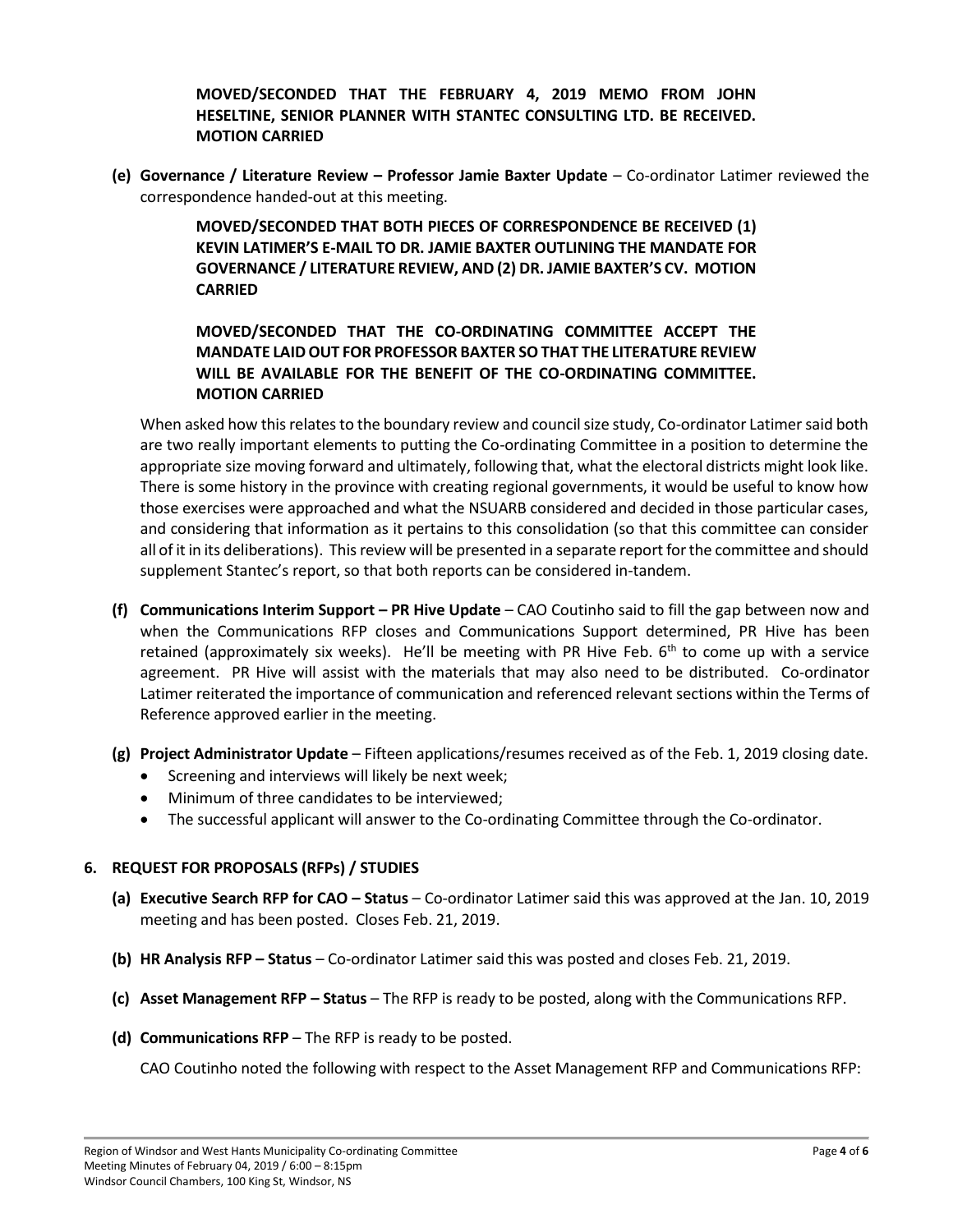- Communications RFP is complete and ready to be posted and closes Feb. 28, 2019;
- Asset Management RFP should be completed and ready to post within 2-3 days and will close March 7, 2019;
- Both RFPs have been well-vetted through staff and the Dept. of Municipal Affairs;
- Both RFPs will be circulated to the Co-ordinating Committee once finalized;
- Communications PR Hive will look after communications in the interim until the Communications RFP is closed and source determined;
- Asset Management and the Fire Study the Fire Study will be a separate RFP and the new REMO Coordinator has been preparing the RFP for fire services (this is in the process of getting started) and it is hoped the RFP will be brought forward in approximately 4-6 weeks. The Co-ordinating Committee will see those figures in the 2019/20 budget.

**MOVED/SECONDED THAT BOTH THE ASSET MANAGEMENT REQUEST FOR PROPOSALS AND THE COMMUNICATIONS REQUEST FOR PROPOSALS BE POSTED**. **MOTION CARRIED**

## **7. BILL 55, SECTION 12 ITEMS – (None at this time)**

- **(a) Commercial Development Districts (Windsor Bylaw #44; West Hants Bylaw #C-002) – Recommendation Report** – An overview of the report was given noting that should parties enter into Agreements as per the respective bylaws, those Agreements would extend beyond March 31, 2020; therefore, approval by the Coordinating Committee as per Bill 55 S.12(b) is required. The following was noted:
	- Do both Windsor and West Hants' by-laws have a common definition of growth centres (CAO Coutinho to circulate definitions to the committee);
	- What are the identified growth centres (CAO Coutinho to circulate to the committee);
	- Should the new regional council identify different growth areas and there are individuals already entered into Agreements with either Windsor or West Hants; would those Agreements be grandfathered? CAO Coutinho confirmed Windsor would be bound by the Agreement in place, but prior to, any Agreements would first need to be brought back to this committee for approval.

**MOVED/SECONDED THAT WINDSOR'S BYLAW #44 – COMMERCIAL DEVELOPMENT DISTRICT IMPROVEMENT PLAN BYLAW AND WEST HANTS' BYLAW #C-002 COMMERCIAL DEVELOPMENT DISTRICT IMPROVEMENT BYLAW & PHASED IN ASSESSMENT AGREEMENT BE APPROVED AS PREVIOUSLY ADOPTED BY BOTH RESPECTIVE COUNCILS. MOTION CARRIED**

### **8. ADDITIONS TO THE AGENDA (if any, as noted under Item #2)**

**(a) Council Survey Boundary Review** – Warden Zebian understood that when hired, Stantec would be taking the bulk of advertising and public consultation arrangements, etc. Staff have done it to-date which included advertisements in the Valley Journal Advertiser, on Facebook, three website (West Hants', Windsor's, and [www.strongerregion.ca](http://www.strongerregion.ca/) ), plus word-of-mouth, yet, it still does not seem to have been enough from what citizens are saying. Warden Zebian suggested doing better on the next survey round with respect to the electoral boundary review. He suggested getting on it sooner than later so the surveys and information can go out in the mail rather than hearing people weren't aware and them having to be hand-delivered (as was the case for the 'council size' engagement sessions). Co-ordinator Latimer agreed more could always be done and said it would be important to get Mr. Heseltine's input on it and how best it be approached. As per the timeline, the electoral boundary review survey should be starting around February  $11<sup>th</sup>$  so Co-ordinator Latimer will reach out to Mr. Heseltine to confirm there is a survey and to get more information.